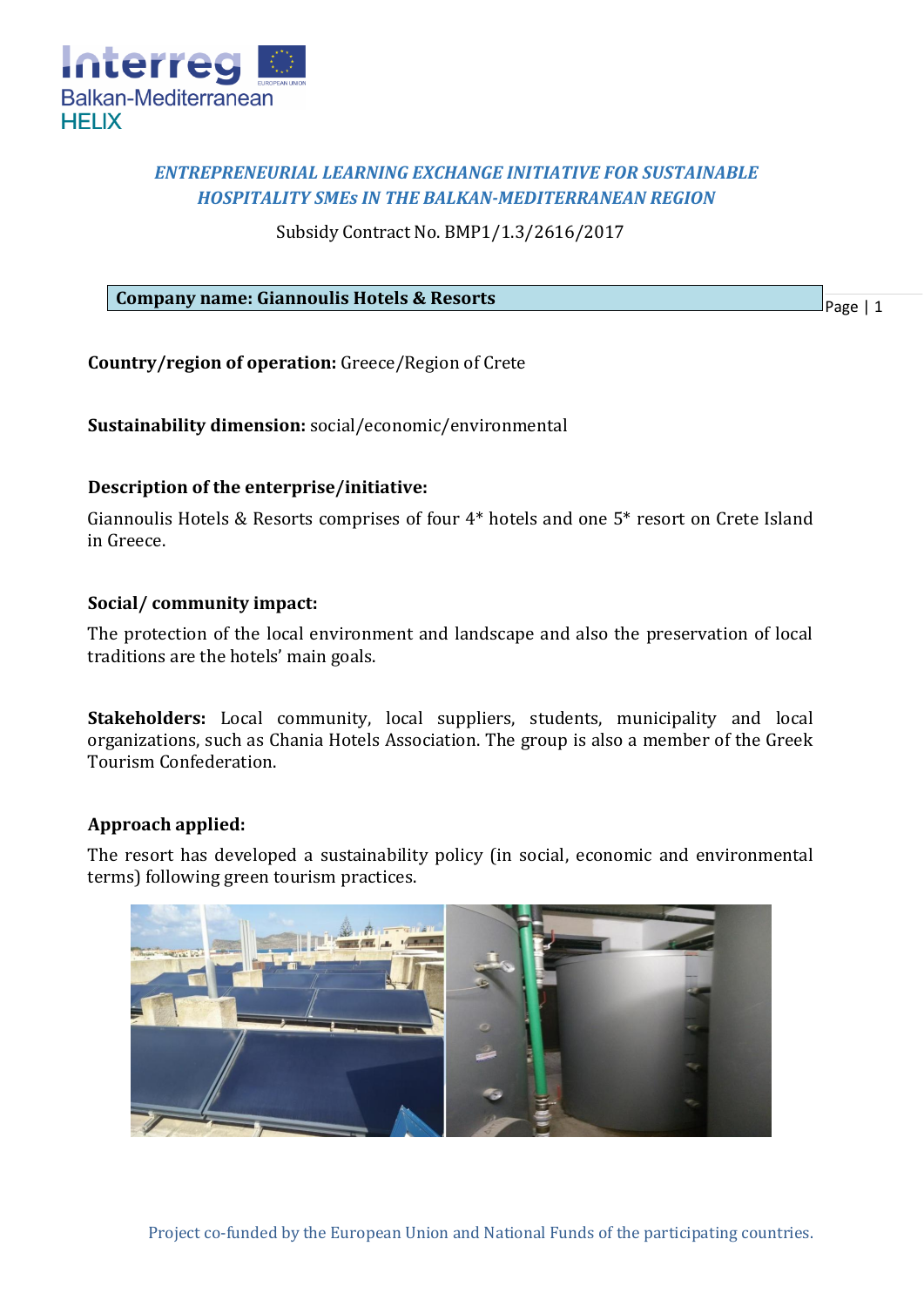

# **Innovation applied:**

### Management and staff

- Environmental policy in place  $\bullet$
- Annual training about efficient usage of energy  $\bullet$
- Suppliers who keep environmental friendly procedures  $\bullet$

### Energy and water saving

- $\bullet$ Water efficient filters and mixing taps in most bathrooms
- $\bullet$ Automatic irrigation systems in all the garden areas
- Water is heated by solar thermal collectors and by biomass burner  $\bullet$
- Energy efficient light bulbs in all public areas and most guest rooms (led bulbs)
- Watering of gardens takes place late in the evening to prevent water waste
- Every new equipment purchases checked to be energy efficient  $\bullet$
- Key cards or magnets to switch off lights when guests leave the room  $\bullet$
- Investment in renewable energy systems
- Regular maintenance & training on the equipment at the beginning of each season towards efficient energy use
- Information to guests in order to save water/energy  $\bullet$

### Waste management and recycling

- Used oil & fats are collected  $\bullet$
- Recycle bins for recycling batteries, plastic, glass, paper, toner cartridges
- Efforts to limit the use of disposable products
- Reuse of paper for internal use  $\bullet$
- Orders in bulk where possible
- Use of returnable glass –bottles filled by filter water wherever available
- Recycle bins available to all of the public areas for the guests

# Chemical management

- Environmental criteria when purchasing cleaning agents  $\bullet$
- Use of chemicals is limited and when is necessary  $\bullet$
- Use of local plants in the garden that need less water and are more resistant to the local climate
- Use of organic fertilizers to all of the gardens
- Daily control of the swimming pools in order to use the minimum amount of chemicals and other substances

# Coastal protection

- $\bullet$ Initiatives for the protection of the sea turtles
- The beaches are properly organized and regularly cleaned
- Bathing water quality is constantly monitored

Page | 2